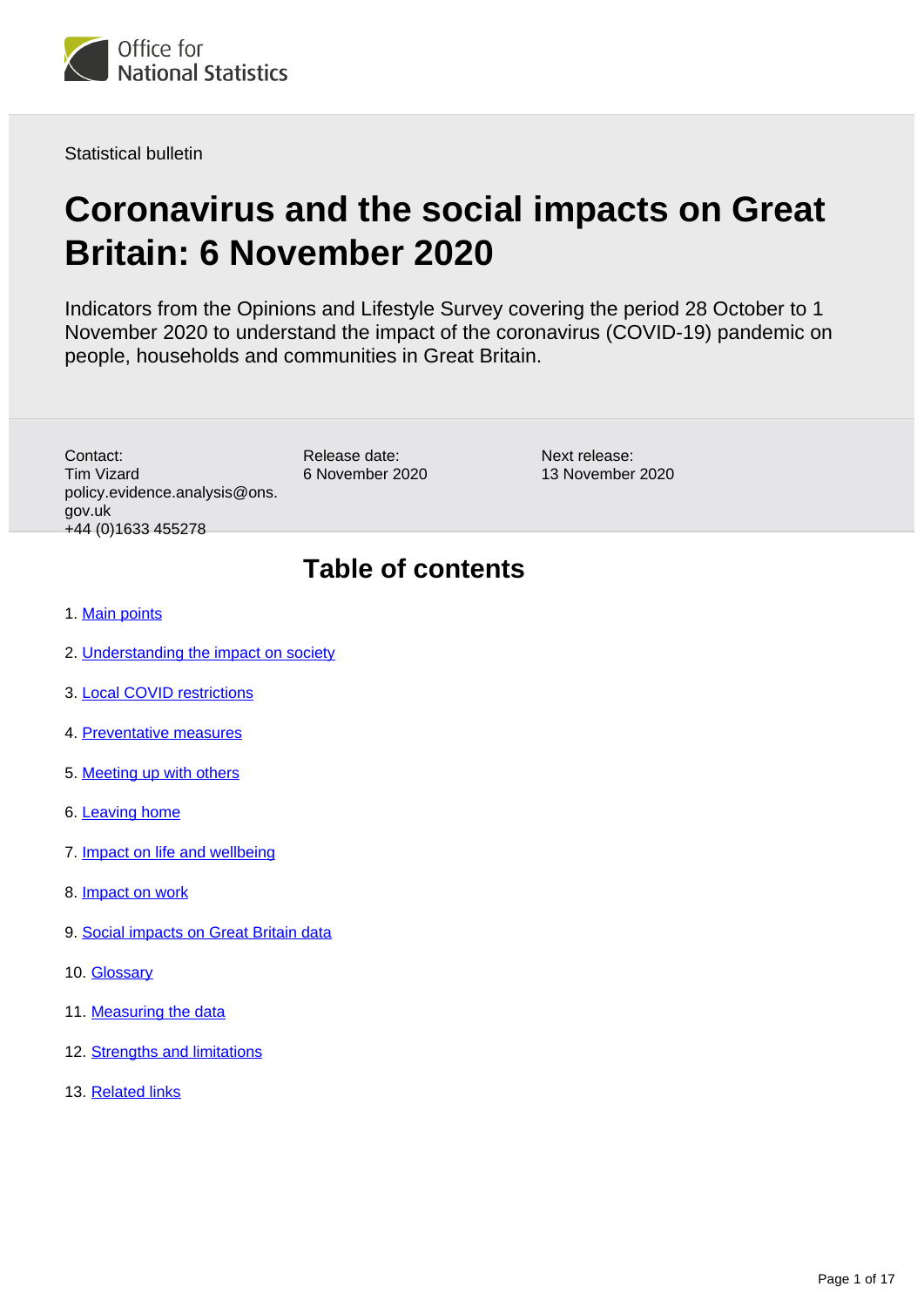# <span id="page-1-0"></span>**1 . Main points**

- Those in the North West region of England had the highest proportion of adults reporting they were living under highest coronavirus alert level restrictions, with nearly 8 in 10 (77%) adults living under Tier 3.
- This week, around 7 in 10 (71%) adults in Great Britain strongly supported or tended to support the use of targeted lockdown measures for local areas affected by coronavirus outbreaks; this percentage has been declining since the end of September (86% over the period 24 to 27 September 2020).
- A lower percentage of those living in Tier 2 and Tier 3 (37% and 34% respectively) reported that they had enough information about government plans to manage the coronavirus (COVID-19) pandemic, compared with nearly half (45%) of those in Tier 1.
- Less than a quarter (24%) of adults reported that they were in direct physical contact with at least one other person indoors, including settings such as the home, cafés, pubs or restaurants in the last 24 hours, excluding those in their household or support bubble.
- This week, life satisfaction (6.5) and worthwhile (7.2) scores were at their lowest since our survey began at the end of March and in comparison to pre-pandemic levels in February 2020, and happiness scores continued to decrease for the third week in a row (6.7).

On Saturday 31 October, the UK government announced a second national lockdown for England, which started on 5 November. Responses for this survey were collected over the period 28 October to 1 November 2020, which covers the announcement and is before this lockdown started.

## <span id="page-1-1"></span>**2 . Understanding the impact on society**

This weekly bulletin contains data and indicators from a new module being undertaken through the Office for National Statistics' (ONS') Opinions and Lifestyle Survey (OPN) to understand the impact of the coronavirus (COVID-19) pandemic on British society.

The statistics in this publication are based on a survey of 6,023 adults aged 16 years and over in Great Britain conducted between 28 October and 1 November 2020 (inclusive). Results from this week are based on 4,111 responding adults (68% response rate).

It contains breakdowns of results by country and English regions, including self-reported local COVID alert levels in England, as well as those in self-reported local lockdown areas in Scotland, and those in "firebreak" lockdown in Wales. The new increased survey sample size will allow us to explore additional breakdowns by various characteristics in future publications. The definition of local COVID restrictions and local lockdown is included in [Section 10: Glossary.](https://www.ons.gov.uk/peoplepopulationandcommunity/healthandsocialcare/healthandwellbeing/bulletins/coronavirusandthesocialimpactsongreatbritain/6november2020#glossary)

This bulletin presents a summary of results, with further data including [confidence intervals](https://www.ons.gov.uk/methodology/methodologytopicsandstatisticalconcepts/uncertaintyandhowwemeasureit#confidence-interval) for the estimates contained in the [associated datasets](https://www.ons.gov.uk/peoplepopulationandcommunity/healthandsocialcare/healthandwellbeing/bulletins/coronavirusandthesocialimpactsongreatbritain/6november2020/relateddata). Where changes in results from previous weeks are presented in this bulletin, associated confidence intervals should be used to assess the [statistical significance](https://www.ons.gov.uk/methodology/methodologytopicsandstatisticalconcepts/uncertaintyandhowwemeasureit#statistical-significance) of the change.

Throughout this bulletin, "this week" refers to responses collected during the period 28 October to 1 November 2020 and "last week" refers to responses collected during the period 21 to 25 October 2020.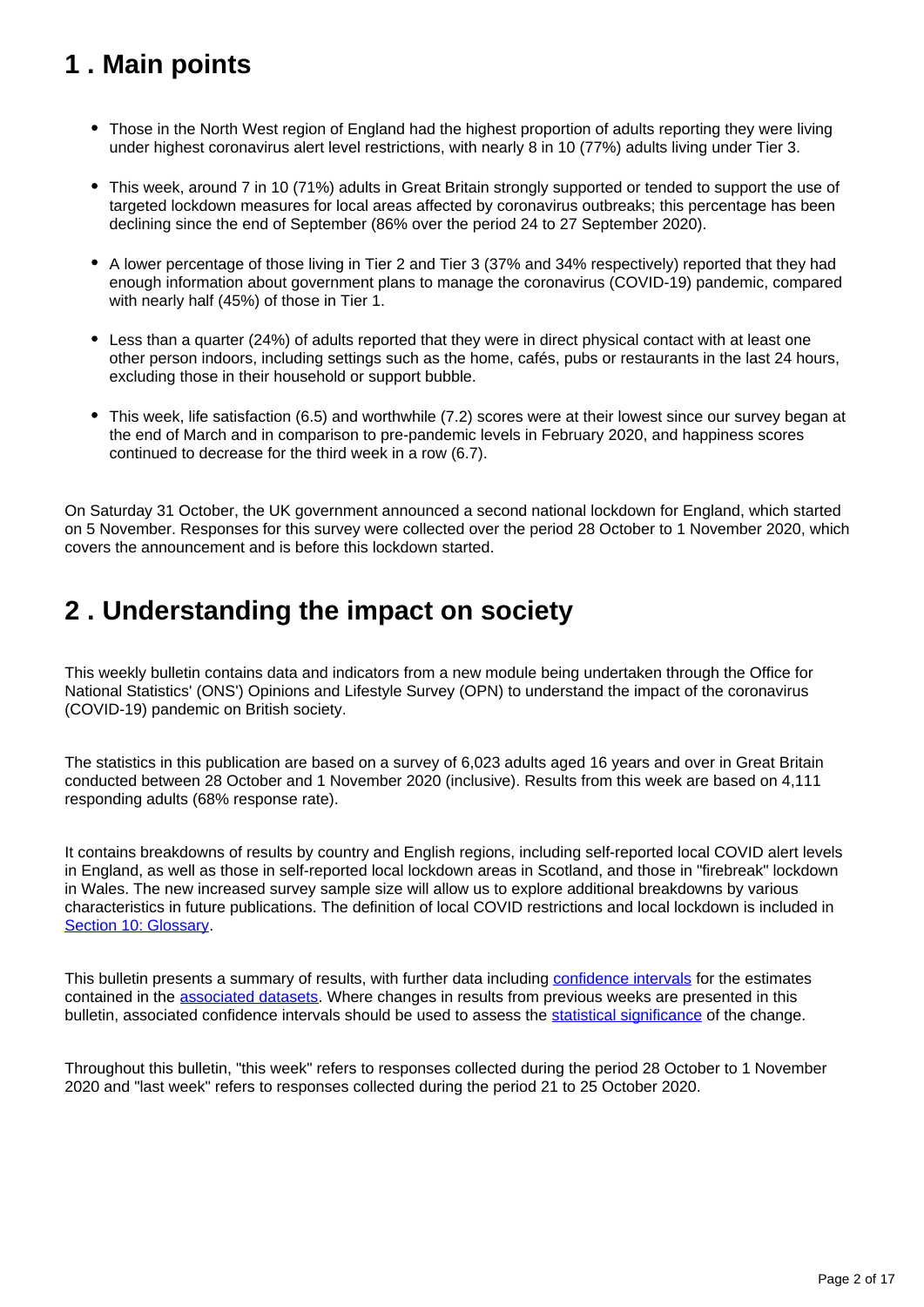# <span id="page-2-0"></span>**3 . Local COVID restrictions**

On 12 October 2020, the UK government introduced a [local COVID Alert System](https://www.gov.uk/government/news/prime-minister-announces-new-local-covid-alert-levels) in England. This week we asked people which COVID alert level or "tier" they believed their area was under. The definition of local COVID restrictions is included in [Section 10: Glossary.](https://www.ons.gov.uk/peoplepopulationandcommunity/healthandsocialcare/healthandwellbeing/bulletins/coronavirusandthesocialimpactsongreatbritain/6november2020#glossary)

This week, nearly half of adults (46%) in England reported they were in Tier 1, while nearly 4 in 10 (35%) reported they were in Tier 2, and more than 1 in 10 (14%) in Tier 3, the remaining 5% did not know or were unsure.

Those in the North West region had the highest proportion of adults reporting they were living under the highest restrictions, with nearly 8 in 10 (77%) adults living under Tier 3.

The region with the highest proportion of adults reporting living under Tier 2 restrictions was the North East, with 95%, followed by London (90%). The South West had the highest proportion of people reporting they were living in the lowest level of restrictions, with 93% under Tier 1, followed by the South East (91%).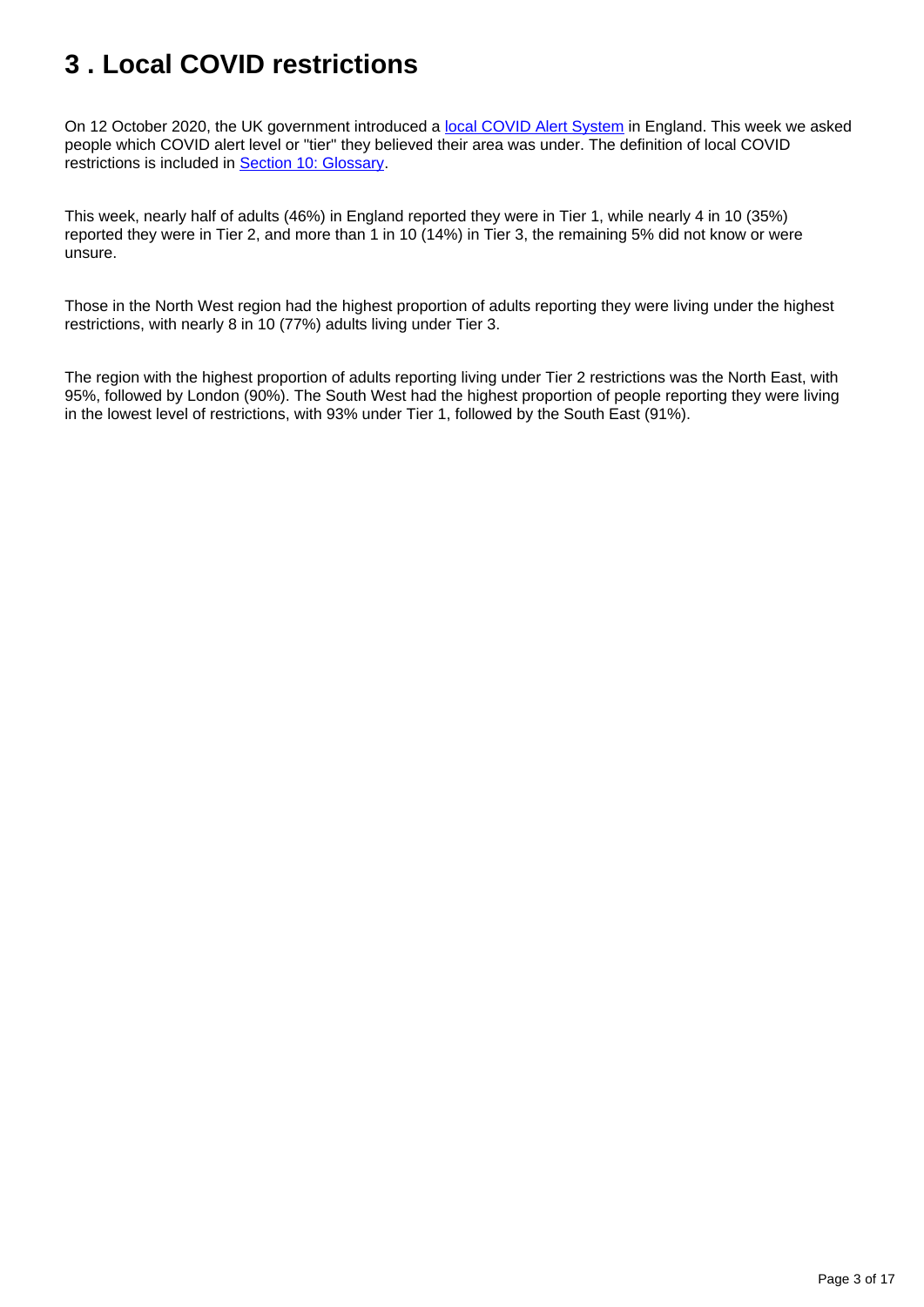#### **Figure 1: Nearly 8 in 10 adults in the North West self-reported that they were in Tier 3**

#### **England, 28 October to 1 November 2020**

### Figure 1: Nearly 8 in 10 adults in the North West self-reported that they were in Tier 3

England, 28 October to 1 November 2020



#### **Source: Office for National Statistics – Opinions and Lifestyle Survey**

#### **Notes:**

- 1. Question: "What is the current local COVID Alert Level where you live?"
- 2. Base: all adults.
- 3. For some regions estimates for those who reported "don't know" or "prefer not say" have been suppressed because of low sample size.
- 4. Local COVID alert levels are self-reported and not measured using an official list of where people live. This is based on a user's interpretation. The definition of local COVID restrictions is included in Section 10: **[Glossary](https://www.ons.gov.uk/peoplepopulationandcommunity/healthandsocialcare/healthandwellbeing/bulletins/coronavirusandthesocialimpactsongreatbritain/6november2020#glossary)**

This week, around 7 in 10 (71%) adults in Great Britain strongly supported or tended to support the use of targeted lockdown measures for local areas affected by coronavirus (COVID-19) outbreaks. This is the same percentage as last week and has been declining since the end of September (86% over the period 24 to 27 September).

A lower percentage of adults supported the use of targeted lockdown measures in Tier 3 (65%) compared with those in Tier 2 and Tier 1 (70% and 76% respectively). In Wales, 70% of adults supported targeted lockdown measures, and for those in local lockdown in Scotland, 80% supported this.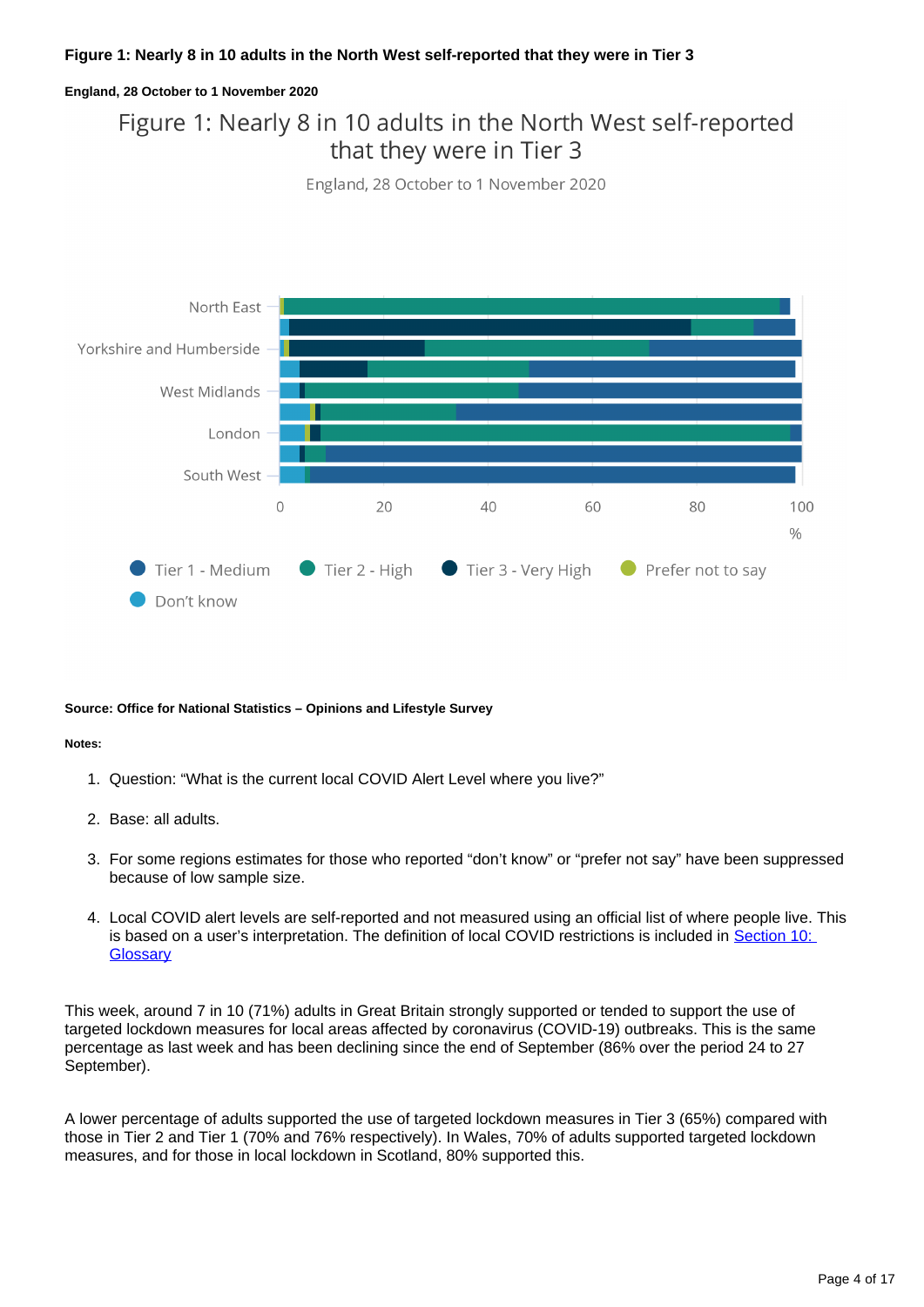### **Information about coronavirus**

When asked where they looked for information about the restrictions in their area, nearly 6 in 10 (59%) adults in England referred to television news, while 37% referred to online or print news sources and 34% to the NHS COVID app.

Nearly 8 in 10 (77%) adults in England said that it was easy or very easy to find out about the alert levels in their area, while 5% found it difficult or very difficult.

A lower percentage of those living in Tier 2 and Tier 3 (37% and 34% respectively) reported that they had enough information about government plans to manage the coronavirus pandemic, compared with nearly half (45%) of those in Tier 1.

#### **More about coronavirus**

- Find the latest on [coronavirus \(COVID-19\) in the UK.](https://www.ons.gov.uk/peoplepopulationandcommunity/healthandsocialcare/conditionsanddiseases)
- All ONS analysis, summarised in our [coronavirus roundup.](https://www.ons.gov.uk/peoplepopulationandcommunity/healthandsocialcare/conditionsanddiseases/articles/coronaviruscovid19roundup/latest)
- View [all coronavirus data](https://www.ons.gov.uk/peoplepopulationandcommunity/healthandsocialcare/conditionsanddiseases/datalist).
- Find out how we are [working safely in our studies and surveys.](https://www.ons.gov.uk/news/statementsandletters/ensuringyoursafetyduringcovid19)

## <span id="page-4-0"></span>**4 . Preventative measures**

There are a number of measures in place to help prevent the spread of the coronavirus (COVID-19), such as social distancing, avoiding contact, self-isolating, use of face coverings, and handwashing.

This week, a higher percentage of those in Tier 3 (11%) reported self-isolating, compared with 7% in Tier 2 and 5% in Tier 1. There was no [statistically significant](https://www.ons.gov.uk/methodology/methodologytopicsandstatisticalconcepts/uncertaintyandhowwemeasureit#statistical-significance) difference in avoiding contact, social distancing, handwashing and use of face-coverings between Tiers, regions and countries.

Official guidance varies across England, Wales and Scotland.

Table 1: Indicators of preventative measures Great Britain, 28 October to 1 November 2020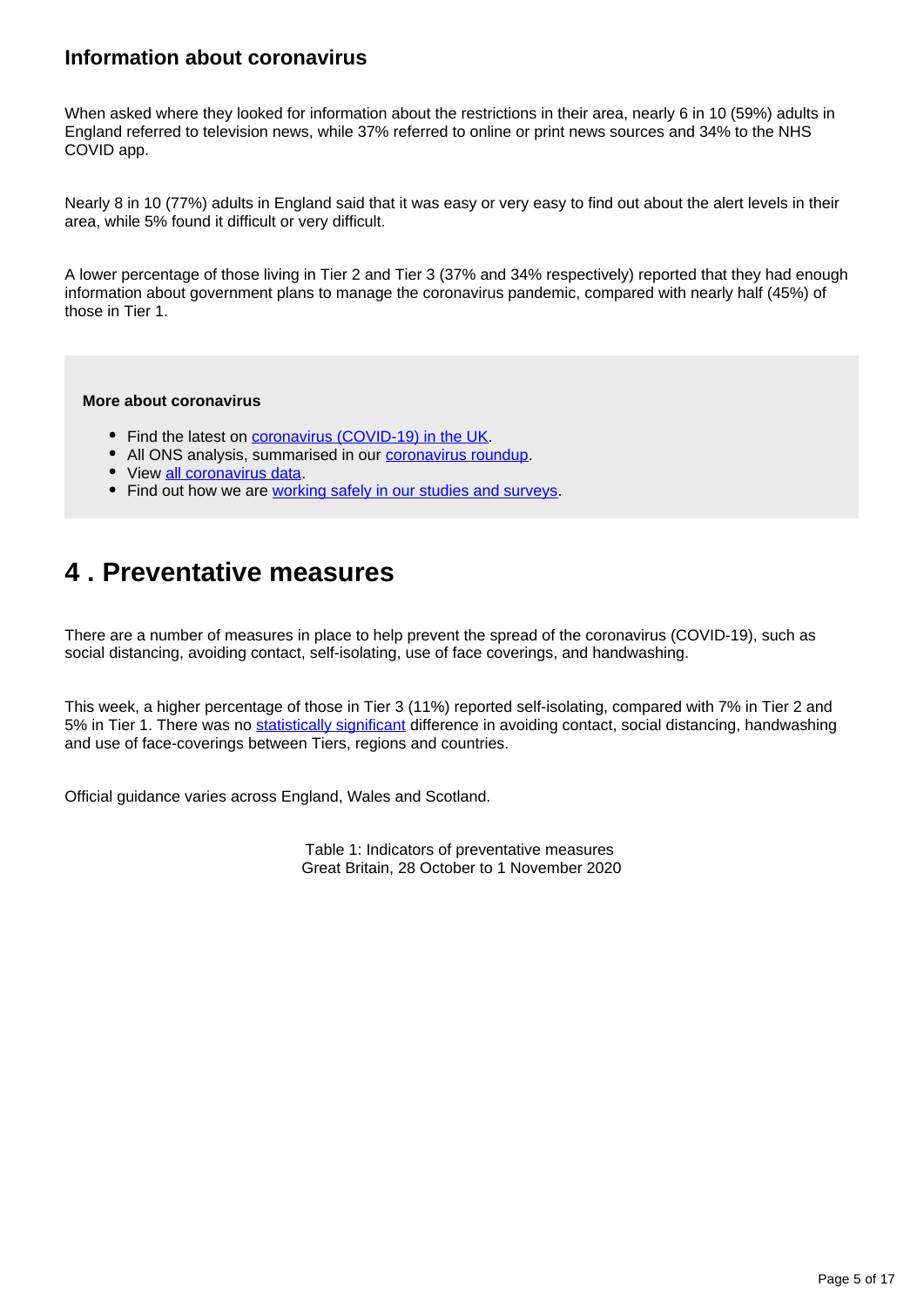| <b>Indicator</b>                                                                           | Group                                | This week (%) |
|--------------------------------------------------------------------------------------------|--------------------------------------|---------------|
| Often/always<br>maintaining<br>social distancing<br><b>Avoiding</b><br>physical<br>contact | All adults                           | 84%           |
|                                                                                            | Tier 1 England                       | 86%           |
|                                                                                            | Tier 2 England                       | 82%           |
|                                                                                            | Tier 3 England                       | 86%           |
|                                                                                            | "Fire break" Wales                   | ä.            |
|                                                                                            | In local lockdown<br>Scotland        | ä.            |
|                                                                                            | Not in local<br>lockdown<br>Scotland | μ,            |
|                                                                                            | All adults                           | 88%           |
|                                                                                            | Tier 1 England                       | 89%           |
|                                                                                            | Tier 2 England                       | 90%           |
|                                                                                            | Tier 3 England                       | 90%           |
|                                                                                            | "Fire break" Wales                   | 88%           |
|                                                                                            | In local lockdown<br>Scotland        | 92%           |
|                                                                                            | Not in local<br>lockdown<br>Scotland | 87%           |
|                                                                                            | All adults                           | 7%            |
|                                                                                            | Tier 1 England                       | 5%            |
|                                                                                            | Tier 2 England                       | 7%            |
|                                                                                            | Tier 3 England                       | 11%           |
| Self-isolation                                                                             | "Fire break" Wales                   | 13%           |
|                                                                                            | In local lockdown<br>Scotland        | Ω,            |
|                                                                                            | Not in local<br>lockdown<br>Scotland | . .           |
|                                                                                            | <b>All Adults</b>                    | 90%           |
|                                                                                            | Tier 1 England                       | 93%           |
|                                                                                            | Tier 2 England                       | 85%           |
| Everyone/almost<br>everyone wearing<br>face coverings<br>while shopping                    | Tier 3 England                       | 89%           |
|                                                                                            | "Fire break" Wales                   | 94%           |
|                                                                                            | In local lockdown<br>Scotland        | 99%           |
|                                                                                            | Not in local<br>lockdown<br>Scotland | 93%           |
|                                                                                            | All adults                           | 89%           |
|                                                                                            | Tier 1 England                       | 91%           |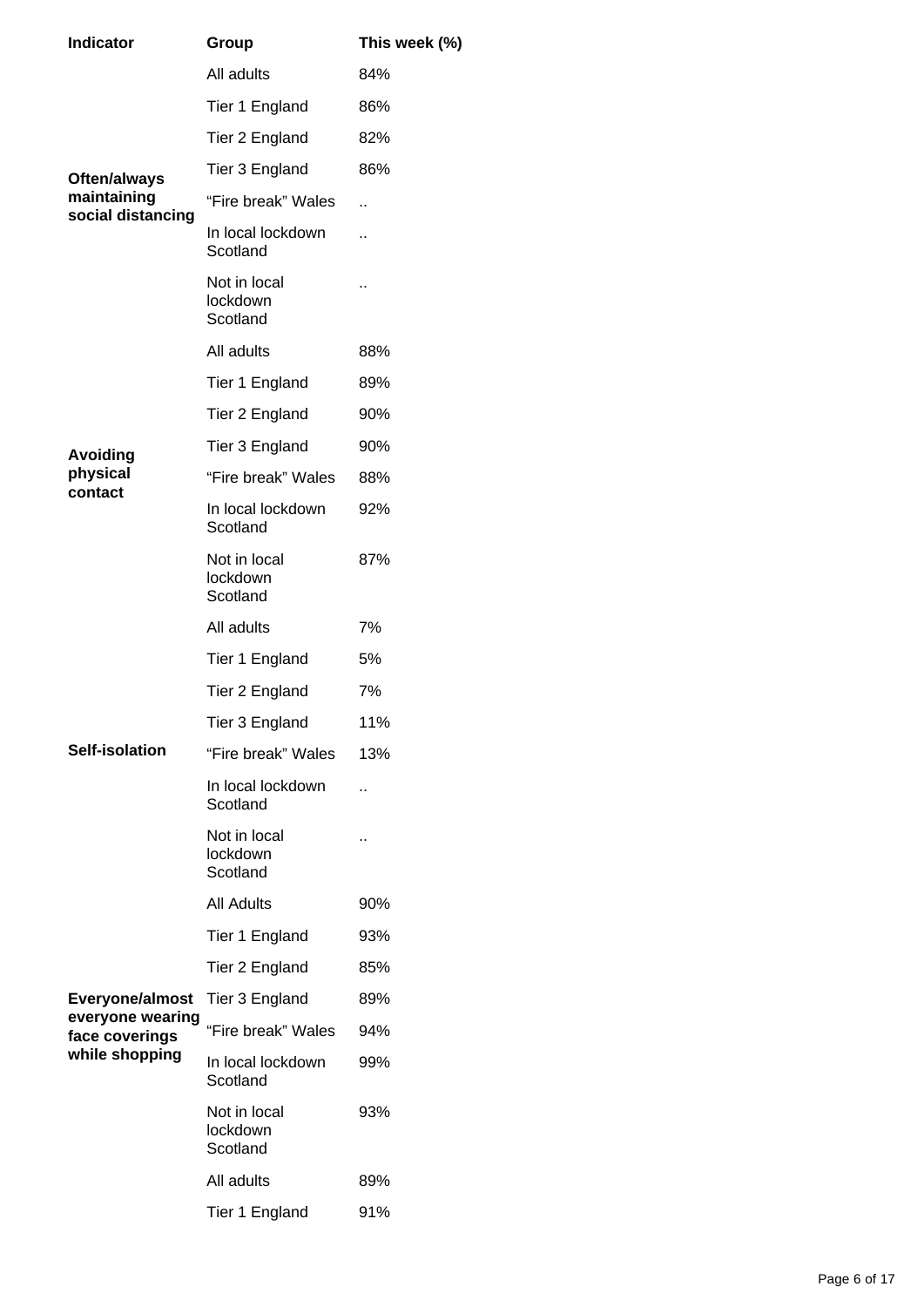| Always/often<br>hand washing<br>with soap and<br>water after<br>returning home | Tier 2 England                       | 92% |
|--------------------------------------------------------------------------------|--------------------------------------|-----|
|                                                                                | Tier 3 England                       | 86% |
|                                                                                | "Fire break" Wales                   | 89% |
|                                                                                | In local lockdown<br>Scotland        | 95% |
|                                                                                | Not in local<br>lockdown<br>Scotland | 89% |

Source: Office for National Statistics – Opinions and Lifestyle Survey

#### **Notes**

- 1. Question: "In the past seven days when you have met up with people outside of your support bubble how often have you maintained social distancing?"; Base: Adults who met up with people indoors or outdoors outside of their support bubble or household.
- 2. Question: "Examples of direct physical contact may include shaking or holding hands, hugging and making contact when passing objects. In the past seven days, have you avoided physical contact with others when outside your home?"; Base: Adults who left their home in the past seven days.
- 3. Question: "Self-isolation is defined as staying at home because you have symptoms or have been in contact with someone who has symptoms or has tested positive for the coronavirus (COVID-19). In the past seven days, have you self-isolated because of the coronavirus (COVID-19) pandemic?"; Base: all adults.
- 4. Question "While shopping in the last seven days, how many other people did you see wearing protective face coverings to help slow the spread of coronavirus (COVID-19)?"; Base: Adults who used a face covering while shopping in the past seven days.
- 5. Question: "In the past seven days, how often did you wash your hands with soap and water straight away after returning home from a public place?"; Base: Adults who left their home in the past seven days.
- 6. The table includes breakdowns by the different COVID alert levels in England, those on a "firebreak" lockdown in Wales, and those in and out of local lockdown in Scotland. Local lockdown and local COVID alert levels are self-reported and not measured using an official list of where people live. This is based on a user's interpretation.
- 7. ".." indicates that estimates have been suppressed due to low sample size.
- 8. Local COVID alert levels are self-reported and not measured using an official list of where people live. This is based on a user's interpretation. The definition of local COVID restrictions is included in Section 10: Glossary.

## <span id="page-6-0"></span>**5 . Meeting up with others**

### **Rule of six**

"Rule of six" measures are in place to help reduce the spread of the coronavirus (COVID-19). Official guidance on social gathering varies by local COVID alert level in England, and across Wales and Scotland.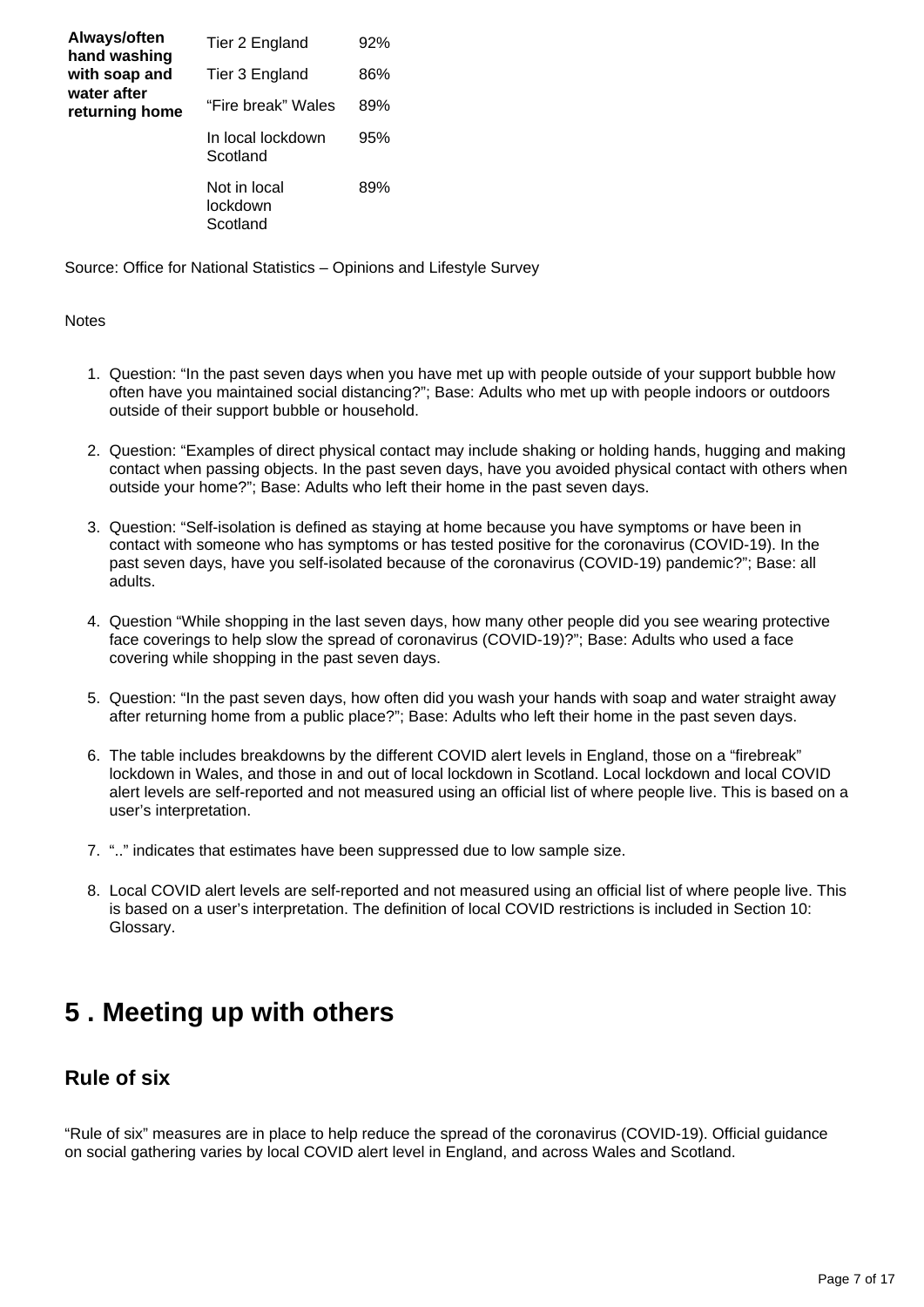The rule of six applies both indoors and outdoors for Tier 1. For those in Tier 2, people are not allowed to meet with anyone outside their household or support bubble indoors, whilst the rule of six applies outdoors. For Tier 3, people are not allowed to meet up with anyone outside their household or support bubble both indoors and outdoors.

A lower proportion of adults in Tier 3 and Tier 2 (62% and 63% respectively) said they strongly support or tend to support the rule of six measures, compared with 72% in Tier 1.

Around half of adults (51%) in Tier 3 reported that the rule of six measures were very simple or simple, a lower percentage than those in Tier 1 and Tier 2 (67% and 59% respectively).

### **Guidance on meeting up with others**

Under the local COVID Alert System, different rules applied in different parts of the country for meeting up with others outside their household or support bubble.

This week, we asked adults about the rules that applied where they live. In Tier 1, 89% of adults identified with the rule that people must not meet in groups larger than six indoors.

In Tier 2 and Tier 3, the majority of adults (73% and 80% respectively) identified with the rule that people must not meet indoors with others from outside their household.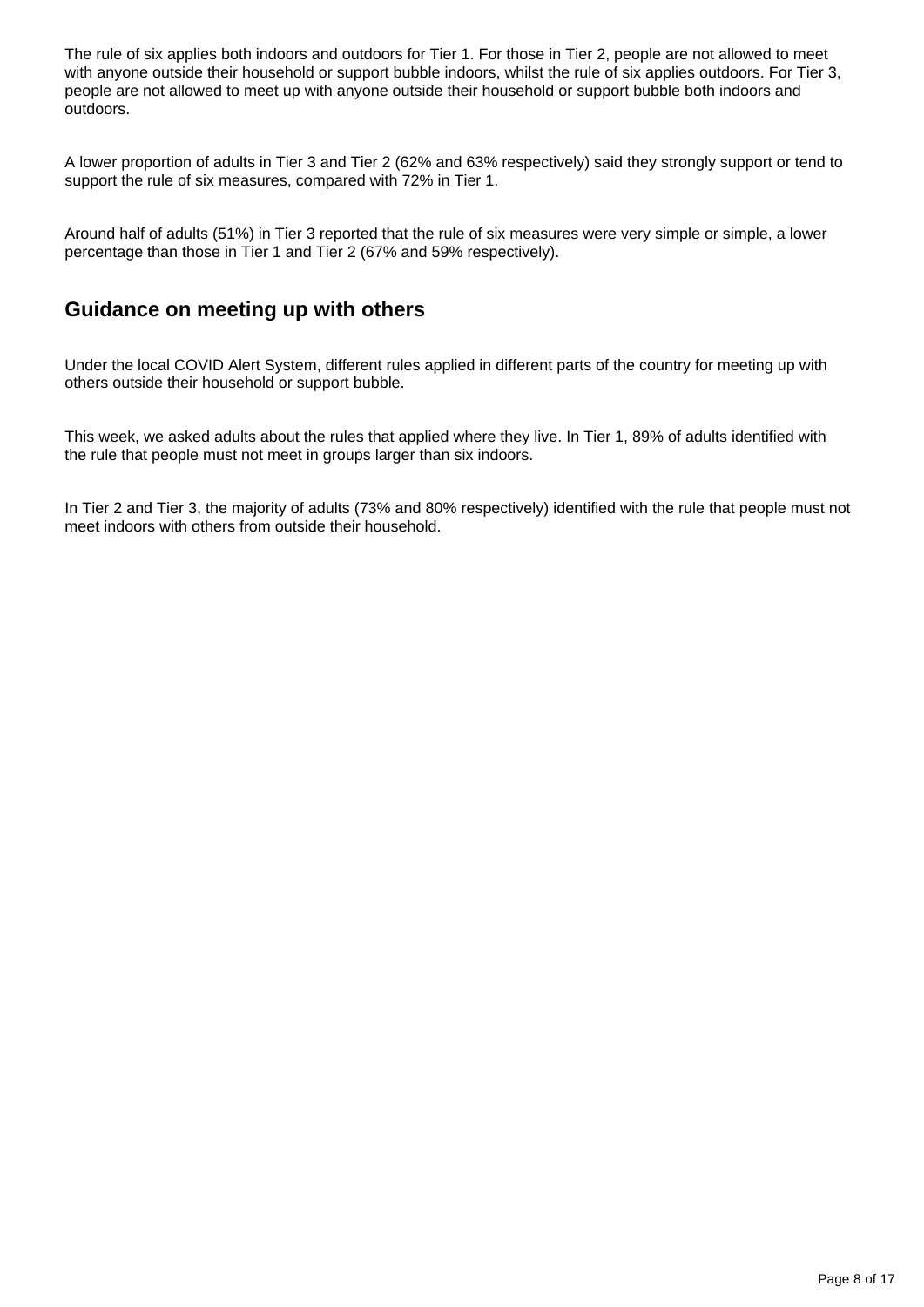#### **England, 28 October to 1 November 2020**



People must not meet in groups larger than six indoors

- People must not meet in groups larger than six outdoors
- People must not meet indoors with others from outside their household or support bubble, whether at home or in a public place

#### **Source: Office for National Statistics – Opinions and Lifestyle Survey**

#### **Notes:**

- 1. Question: " Under the new local COVID Alert System different rules apply in different parts of the country for meeting up with others outside your household or support bubble. Which rules apply where you live?"
- 2. Base population: all adults
- 3. Respondents asked to select all that apply.
- 4. Local COVID alert levels are self-reported and not measured using an official list of where people live. This is based on a user's interpretation. The definition of local COVID restrictions is included in Section 10: [Glossary](https://www.ons.gov.uk/peoplepopulationandcommunity/healthandsocialcare/healthandwellbeing/bulletins/coronavirusandthesocialimpactsongreatbritain/6november2020#glossary).

### **Meeting up with others indoors**

This week, people were asked to think of the largest group they had met up with indoors (excluding a work or education setting) in the past seven days, including themselves. It is important to note that this group size could include people (partially or solely) from within an individual's household and/or support bubble. Therefore it should not be considered a precise measure of compliance with government guidance.

This week, 19% of those in Tier 2 and 18% in Tier 3 had not met up with another household, compared with 6% of those in Tier 1. Among those who had met up with another household, a lower percentage in Tier 2 and 3 (71% and 70% respectively) reported meeting up with friends and family compared with 83% in Tier 1.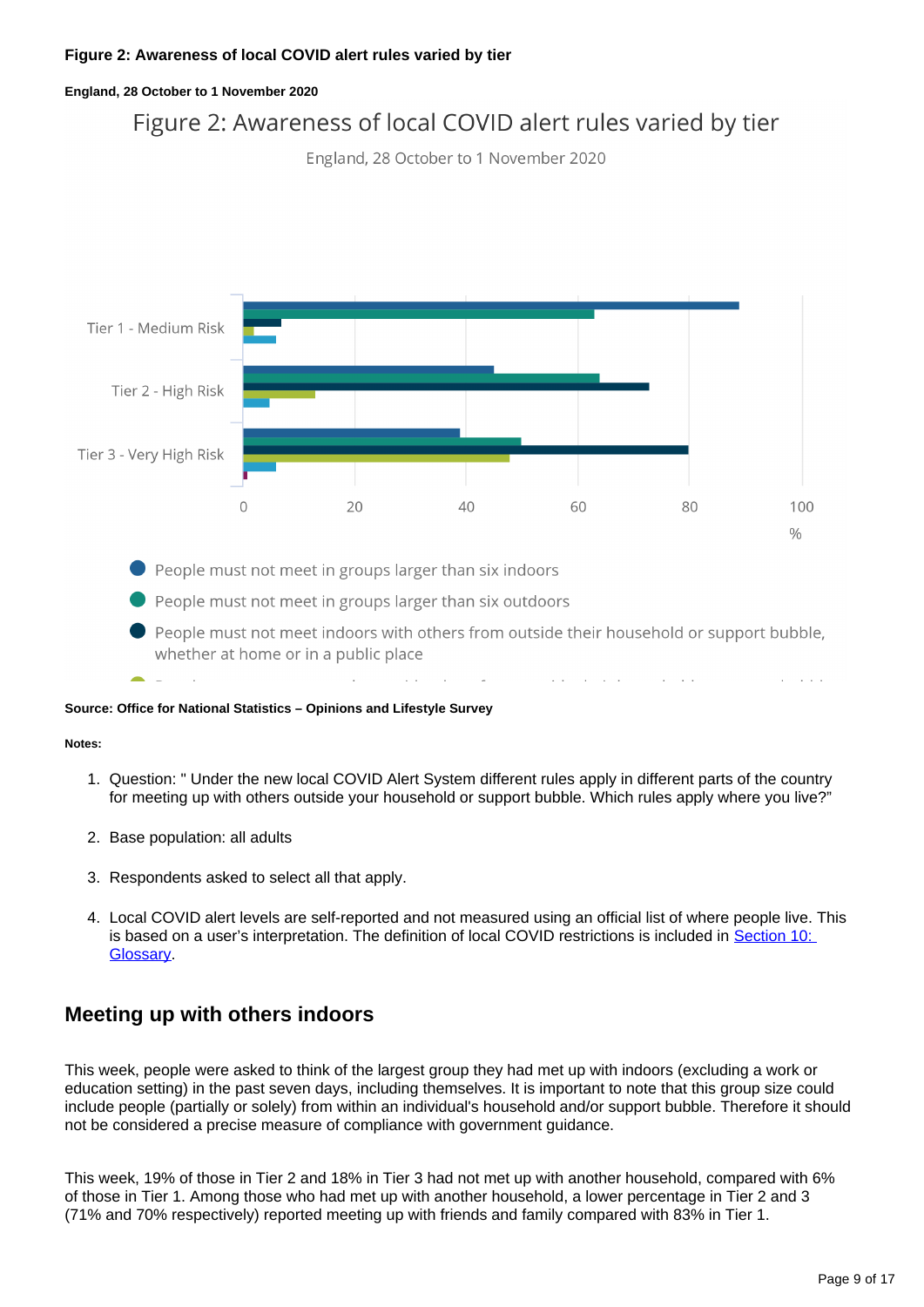#### **Figure 3: "A higher percentage of those in Tier 2 and Tier 3 had not met up with another household indoors**

#### **England, 28 October to 1 November 2020**

### Figure 3: " A higher percentage of those in Tier 2 and Tier 3 had not met up with another household indoors

England, 28 October to 1 November 2020



#### **Source: Office for National Statistics – Opinions and Lifestyle Survey**

#### **Notes:**

- 1. Question: " "How many households were part of that group, including your own?"
- 2. Base population: adults who met up with at least one other person in the past seven days.
- 3. Respondents asked to select all that apply.
- 4. Local COVID alert levels are self-reported and not measured using an official list of where people live. This is based on a user's interpretation. The definition of local COVID restrictions is included in Section 10: [Glossary](https://www.ons.gov.uk/peoplepopulationandcommunity/healthandsocialcare/healthandwellbeing/bulletins/coronavirusandthesocialimpactsongreatbritain/6november2020#glossary).

In Tier 1, the only local COVID alert level where rule of six guidance for meeting indoors applied, less than 1 in 10 (5%) adults said they had met up indoors with a group of more than six people including themselves in the past seven days. Among those, 6% met up with only people from their household.

Among those in Tier 1 who met up with more than six people, and the group included people from outside their household, more than half (52%) met up for one of the following reasons: funeral, worship service, sports or exercise. The remaining 44% met up with friends and family, or for other reasons.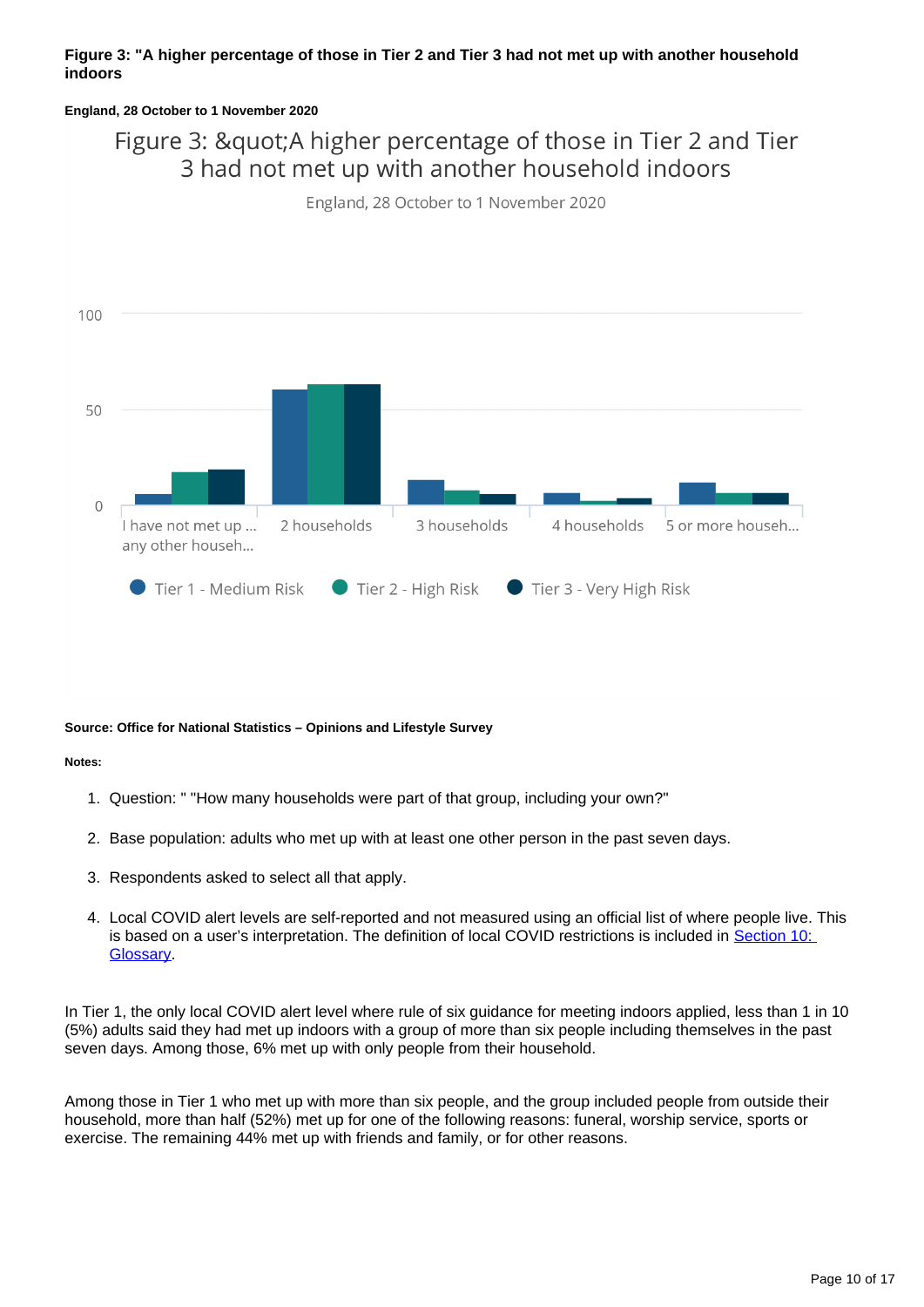### **Physical contact**

This week, respondents were asked to think about when they have had direct physical contact with people outside of their household or support bubble in the last 24 hours. Examples of direct physical contact may include shaking or holding hands, hugging, and making contact when passing objects.

Less than a quarter (24%) of adults reported that they were in direct physical contact with at least one other person indoors, including settings such as the home, cafés, pubs or restaurants in the last 24 hours, excluding those in their household or support bubble.

# <span id="page-10-0"></span>**6 . Leaving home**

More than 9 in 10 (94%) adults in Great Britain said they had left their home for any reason in the past seven days. A lower percentage (92%) of those in Tier 3 left home in the past seven days, compared with those in Tier 2 and Tier 1 (94% and 96% respectively).

Among those who left their home in the past seven days, a lower percentage (8%) of those living in Tier 3 areas met up with people in a personal place compared with those in Tier 1 and 2 (27% and 10% respectively). Similarly, a lower percentage of those in Tier 3 reported leaving home to eat or drink at a restaurant, café, bar or pub, at 20% compared with 29% in Tier 1 and 26% in Tier 2.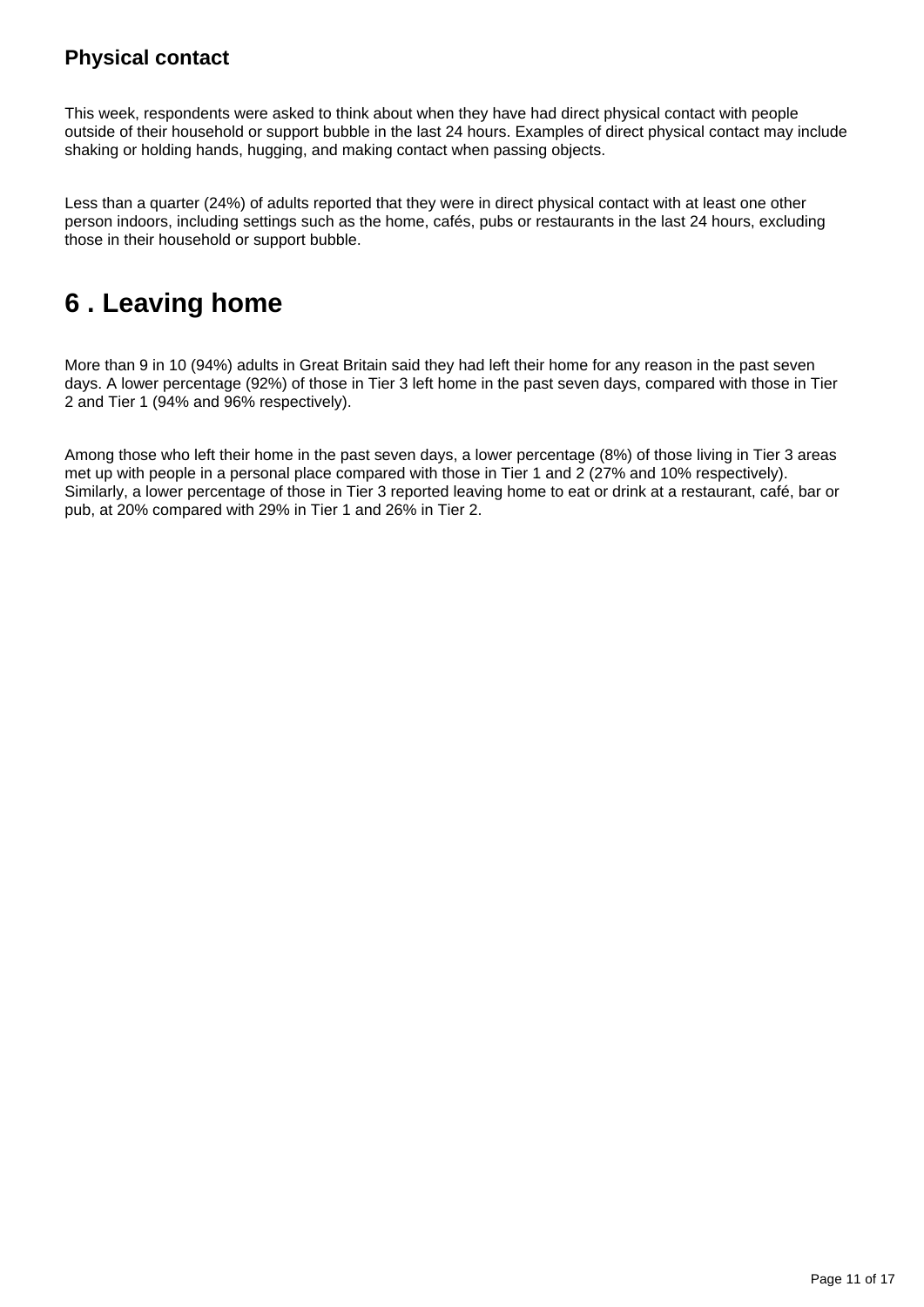#### **Figure 4: A lower percentage of those in Tier 3 local COVID alert levels met up with people in a personal place**

#### **England, 28 October to 1 November 2020**

### Figure 4: A lower percentage of those in Tier 3 local COVID alert levels met up with people in a personal place

England, 28 October to 1 November 2020



#### **Source: Office for National Statistics – Opinions and Lifestyle Survey**

#### **Notes:**

- 1. Question: "In the past seven days, for what reasons have you left your home?"
- 2. Additional response options for reasons that adults left their home in the past seven days are included in the [data tables](https://www.ons.gov.uk/peoplepopulationandcommunity/healthandsocialcare/healthandwellbeing/datasets/coronavirusandthesocialimpactsongreatbritaindata). This also includes data for all adults in Great Britain.
- 3. Base population: adults who left their home in the past seven days.
- 4. Local COVID alert levels are self-reported and not measured using an official list of where people live. This is based on a user's interpretation. The definition of local COVID restrictions is included in Section 10: **[Glossary](https://www.ons.gov.uk/peoplepopulationandcommunity/healthandsocialcare/healthandwellbeing/bulletins/coronavirusandthesocialimpactsongreatbritain/6november2020#glossary)**

# <span id="page-11-0"></span>**7 . Impact on life and wellbeing**

A similar percentage of adults reported that they are very or somewhat worried about the effect of the coronavirus (COVID-19) on their life right now across each of the local COVID alert levels (76% in Tier 1, 77% in Tier 2 and 78% in Tier 3).

However, there were some differences in concerns reported between the local COVID alert levels. The concerns with the largest difference between those in Tier 3 compared with those in Tier 1 were: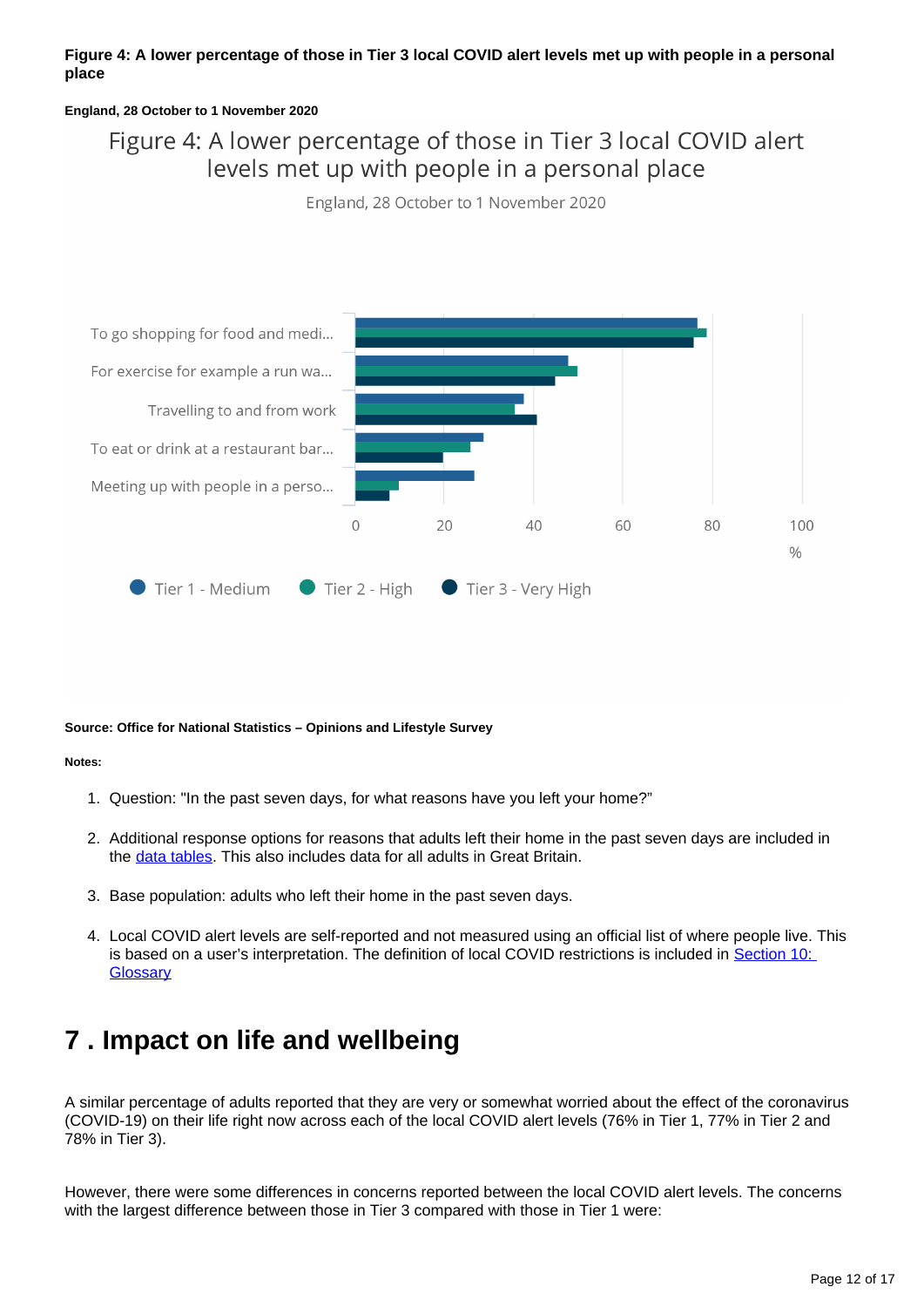- lack of freedom and independence (Tier 3: 68% compared with Tier 1: 57%)
- well-being (for example, boredom, loneliness, anxiety and stress) (Tier 3: 57% compared with Tier 1: 50%)
- life events (for example, weddings and funerals) (Tier 3: 48% compared with Tier 1: 41%)
- relationships (Tier 3: 29% compared with Tier 1: 23%)

This week, life satisfaction scores (6.5) and worthwhile (7.2) scores were at their lowest since our survey began at the end of March and in comparison with pre-pandemic levels in February 2020, and happiness scores continue to decrease for the third week in a row (6.7). The recent worsening of life satisfaction, happiness and feelings that things done in life are worthwhile could in part be explained by seasonal variation. A technical report on [Personal well-being quarterly estimates](https://www.ons.gov.uk/peoplepopulationandcommunity/wellbeing/methodologies/personalwellbeingquarterlyestimatestechnicalreport?:uri=peoplepopulationandcommunity/wellbeing/methodologies/personalwellbeingquarterlyestimatestechnicalreport) found that, on average, happiness scores decrease by 1.0% between Quarter 3 (July to September) and Quarter 4 (October to December). The technical report found some worsening to all four personal well-being scores with the greatest impact being to average scores of happiness and anxiety.

#### **Figure 5: Life satisfaction and worthwhile scores at their lowest this week since the survey began**

Great Britain, March to October 2020

#### **Office for National Statistics – Opinions and Lifestyle Survey**

#### **[Data download](https://www.ons.gov.uk/visualisations/dvc1043/wellbeing/wrapper/datadownload.xlsx)**

#### **Notes:**

- 1. Question: "Overall, how satisfied are you with your life nowadays?", "Overall, to what extent do you feel that the things you do in your life are worthwhile?", "Overall, how happy did you feel yesterday?", "Overall, how anxious did you feel yesterday?".
- 2. This question is answered on a scale of 0 to 10, where 0 is "not at all" and 10 is "completely".
- 3. Base: all adults

## <span id="page-12-0"></span>**8 . Impact on work**

This week, around half of working adults (51%) reported that the coronavirus (COVID-19) pandemic was affecting their work. A similar percentage of working adults reported travelling to work (exclusively, and in combination with working from home), in each of the local COVID alert tiers: 57% in Tier 1, 52% in Tier 2 and 61% in Tier 3.

A higher percentage of those in Tier 2 (44%) reported that they had worked from home in the past seven days, compared with those in Tier 1 and Tier 3 (both 35% respectively).

Among those that had worked from home in the past seven days, 30% of those in Tier 3 said the reason they had worked from home is because they live in a local lockdown area and have been advised to work from home, compared with 8% in Tier 2.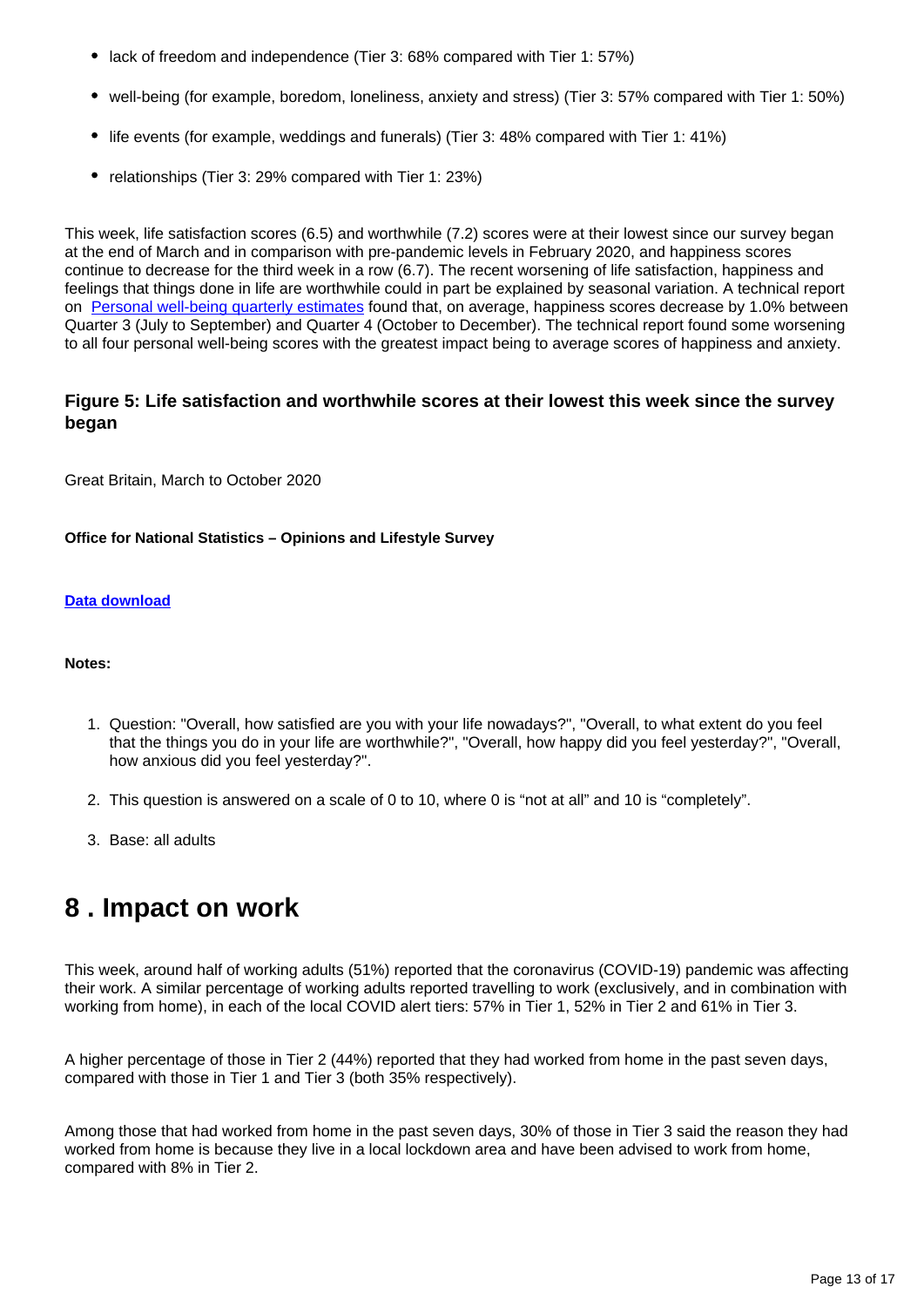In London, 60% of working adults reported working from home in the past seven days - a higher percentage compared with adults who had worked from home in the North East (23%).

More than half (56%) of working adults in Wales reported not being able to work from home, compared with 19% of those living in London.

Official estimates of labour market participation can be found in the [Labour market overview](https://www.ons.gov.uk/employmentandlabourmarket/peopleinwork/employmentandemployeetypes/bulletins/uklabourmarket/october2020).

#### **Figure 6: London had the highest percentage of adults who worked from home in the last seven days**

#### **Great Britain, 28 October to 1 November 2020**

### Figure 6: London had the highest percentage of adults who worked from home in the last seven days

Great Britain, 28 October to 1 November 2020



#### **Source: Office for National Statistics – Opinions and Lifestyle Survey**

#### **Notes:**

- 1. Question: "In the past severn days, have you worked from home because of the Coronavirus (COVID-19) outbreak?"
- 2. Base population: working adults.
- 3. Percentages may not sum to 100% because of rounding.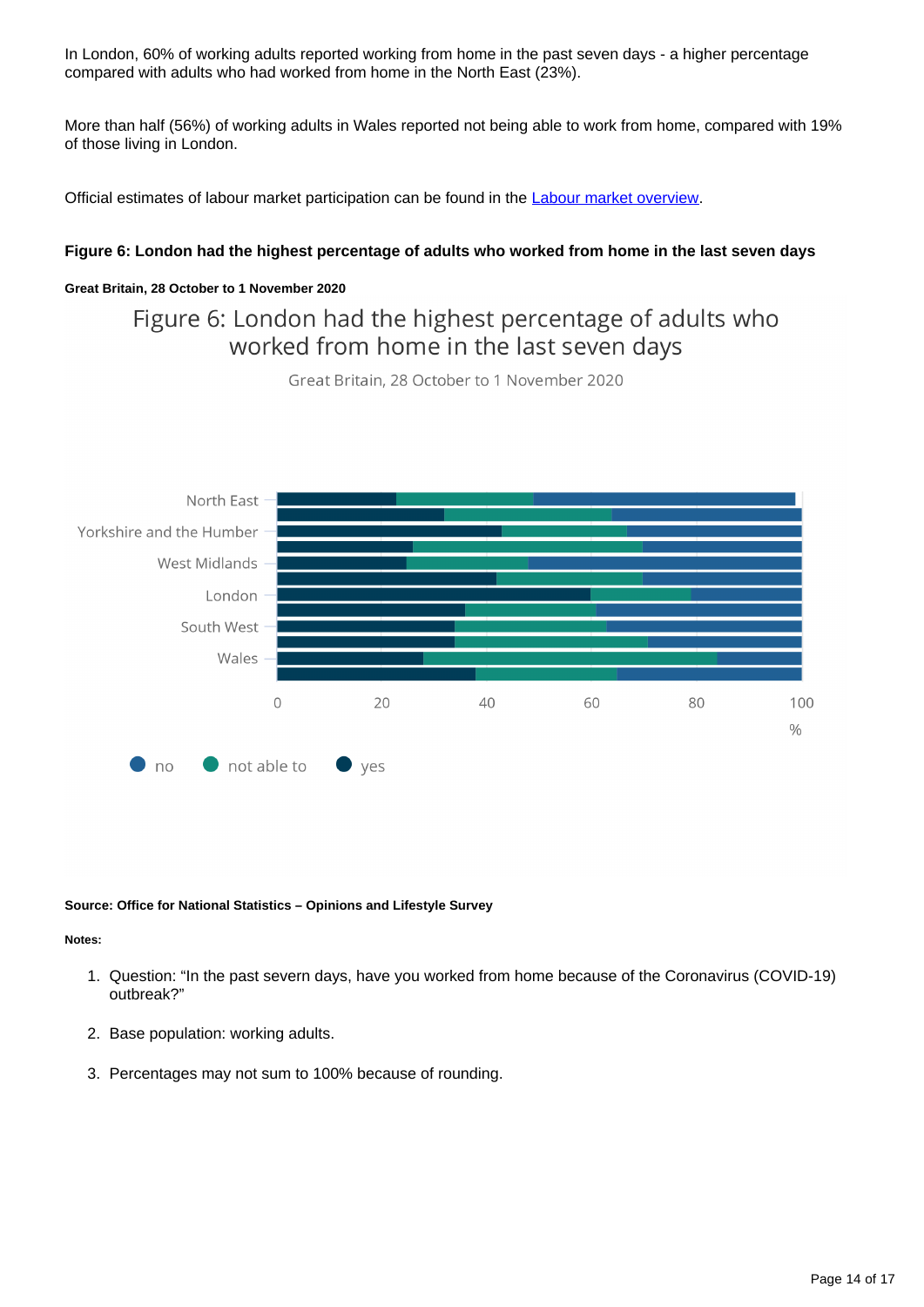# <span id="page-14-0"></span>**9 . Social impacts on Great Britain data**

[Coronavirus and the social impacts on Great Britain](https://www.ons.gov.uk/peoplepopulationandcommunity/healthandsocialcare/healthandwellbeing/datasets/coronavirusandthesocialimpactsongreatbritaindata) Dataset | Released 6 November 2020 Indicators from the Opinions and Lifestyle Survey (OPN) to understand the impact of the coronavirus (COVID-19) pandemic on people, households and communities in Great Britain. Includes breakdowns by atrisk age, sex and underlying health condition.

# <span id="page-14-1"></span>**10 . Glossary**

### **Working adults**

For this survey, a person is said to be a "working adult" if:

- they had a paid job, either as an employee or self-employed
- they did any casual work for payment
- they did any unpaid or voluntary work in the previous week

### **Local COVID restrictions**

At the time of this survey there was different guidance on local COVID restrictions in England, Wales and Scotland. Local lockdown and local COVID alert levels are self-reported and not measured using an official list of where people live. This is based on a user's interpretation.

The [local COVID Alert System](https://www.gov.uk/government/news/prime-minister-announces-new-local-covid-alert-levels) in England was categorised into three tiers as follows:

- Tier 1 is the "medium" alert level and consists of a series of measures including not socialising in groups larger than six (indoors and outdoors), also known as the "rule of six"
- Tier 2 is the "high" alert level, for areas with a higher level of infections where some additional restrictions are in place, particularly limiting socialising with anybody outside your household or support bubble in any indoor setting
- Tier 3 is the "very high" alert level, for areas with a very high level of infections and where tighter restrictions are in place, these extend restrictions further around mixing with different households indoors and outdoors; Tier 3 also introduces restrictions in terms of pubs and bars not serving a substantive meal.

At the time of data collection, further restrictions may have also been in place depending on agreements between national and local government. [Further information about the local COVID alert level tiers](https://www.gov.uk/guidance/local-covid-alert-levels-what-you-need-to-know) is available.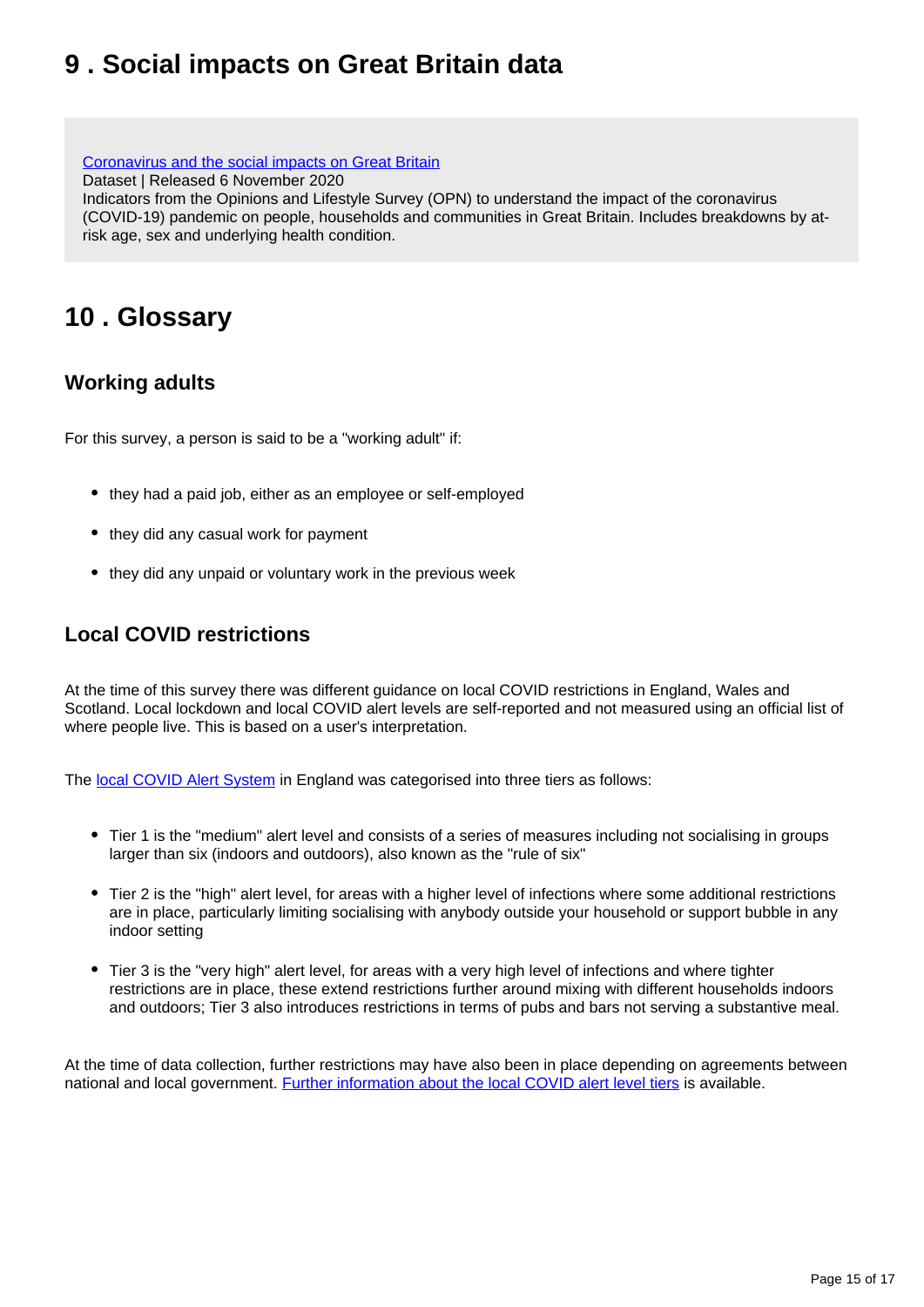# <span id="page-15-0"></span>**11 . Measuring the data**

The Opinions and Lifestyle Survey (OPN) is a monthly omnibus survey. In response to the coronavirus (COVID-19) pandemic, we have adapted the OPN to become a weekly survey used to collect data on the impact of the coronavirus on day-to-day life in Great Britain. In this wave, 6,023 individuals were sampled, with a response rate of 68% (or 4,111 individuals) for the survey conducted from 28 October to 1 November 2020.

The survey results are weighted to be a nationally representative sample for Great Britain, and data are collected using an online self-completion questionnaire. Individuals who did not want to or were unable to complete the survey online had the opportunity to take part over the phone.

Where changes in results from previous weeks or differences between groups are presented in this bulletin, associated [confidence intervals](https://www.ons.gov.uk/methodology/methodologytopicsandstatisticalconcepts/uncertaintyandhowwemeasureit#confidence-interval), which are included in the associated datasets, indicate their significance.

### **Sampling**

A sample of 6,023 households was randomly selected from those that had previously completed the Labour Market Survey (LMS). From each household, one adult was selected at random but with unequal probability. Younger and older (over 74 years) people were given higher selection probability than other people because of under-representation in the sample available for the survey.

### **Weighting**

The responding sample contained 4,111 individuals (68% response rate). Survey weights were applied to make estimates representative of the population.

Weights were first adjusted for non-response and attrition. Subsequently, the weights were calibrated to satisfy population distributions considering the following factors: sex by age, region, tenure, highest qualification and employment status. For age, sex and region, population totals based on projections of mid-year population estimates for October 2020 were used. The resulting weighted sample is therefore representative of the Great Britain adult population by a number of socio-demographic factors and geography.

# <span id="page-15-1"></span>**12 . Strengths and limitations**

The main strengths of the Opinions and Lifestyle Survey (OPN) include:

- it allows for timely production of data and statistics that can respond quickly to changing needs
- it meets data needs: the questionnaire is developed with customer consultation, and design expertise is applied in the development stages
- robust methods are adopted for the survey's sampling and weighting strategies to limit the impact of bias
- quality assurance procedures are undertaken throughout the analysis stages to minimise the risk of error

The main limitations of the OPN include: